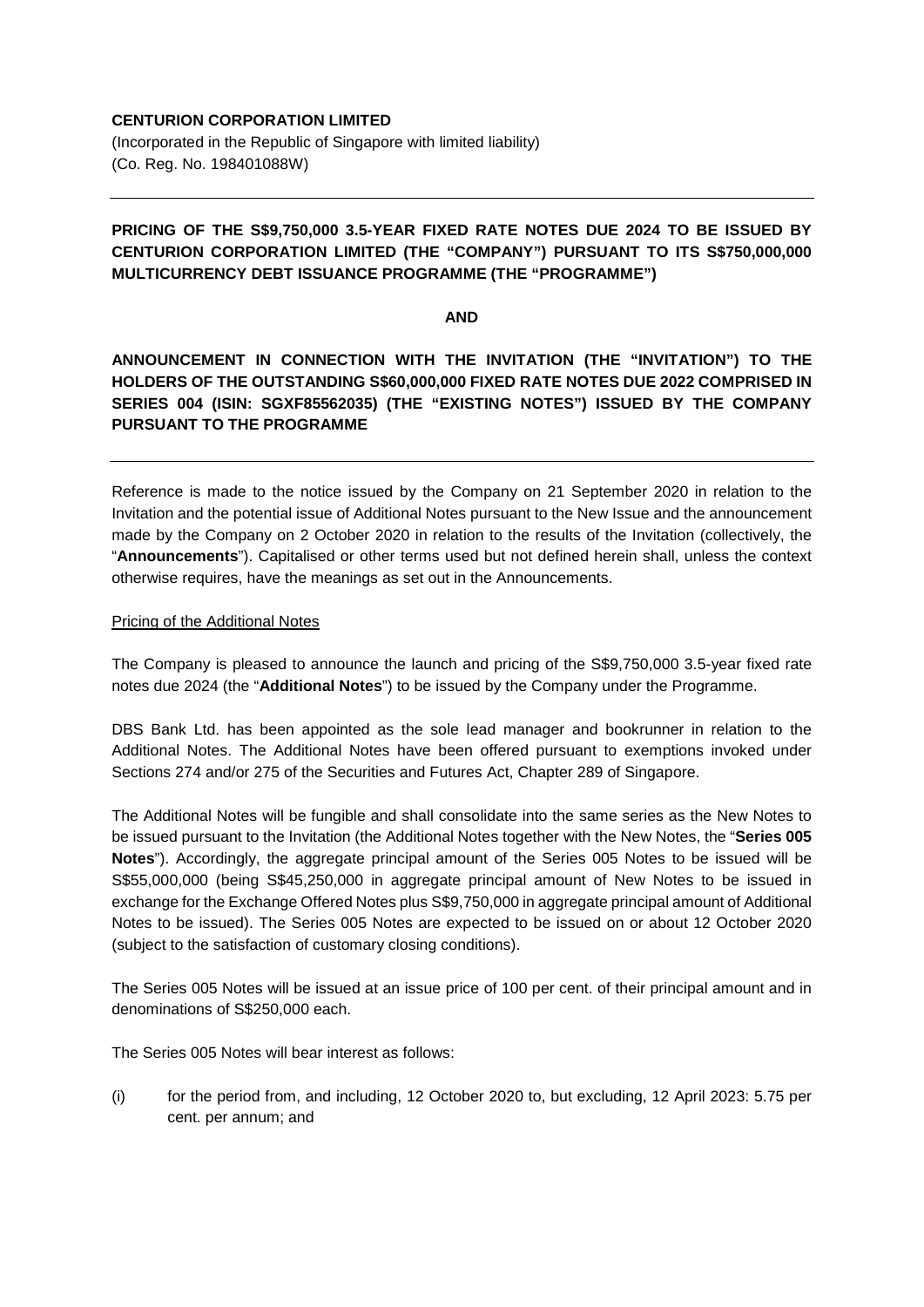(ii) so long as the Series 005 Notes are not redeemed, for the period from, and including, 12 April 2023: 8.25 per cent. per annum,

payable semi-annually in arrear.

Unless previously redeemed or purchased and cancelled, the Series 005 Notes shall mature on 12 April 2024.

The Series 005 Notes will constitute direct, unconditional, unsubordinated and unsecured obligations of the Company and shall at all times rank *pari passu*, without any preference or priority among themselves, and *pari passu* with all other present and future unsecured obligations (other than subordinated obligations and priorities created by law) of the Company.

The net proceeds arising from the issue of the Additional Notes (after deducting issue expenses) will be first applied by the Company towards the purchase of the outstanding Existing Notes which have been accepted for purchase by the Company pursuant to the Invitation, and any excess thereof for the purposes of redeeming any outstanding Existing Notes pursuant to Condition 6(d) of the Existing Notes on the interest payment date falling on 1 February 2021.

Application will be made for the listing and quotation of the Series 005 Notes on the Singapore Exchange Securities Trading Limited (the "**SGX-ST**"). Such permission will be granted when the Series 005 Notes have been admitted for listing and quotation on the SGX-ST. The SGX-ST assumes no responsibility for the correctness of any of the statements made, opinions expressed or reports contained herein. Approval in-principle from, admission to the Official List of, and the listing and quotation of the Series 005 Notes on, the SGX-ST are not to be taken as an indication of the merits of the Company, its subsidiaries, its associated companies (if any), the Programme or the Series 005 Notes. The Series 005 Notes are expected to be listed on the SGX-ST on or about 13 October 2020.

#### Announcement in connection with the Invitation

The aggregate gross proceeds arising from the issue by Centurion of the Additional Notes received or to be received by Centurion is S\$9,750,000 (the "**New Issue Proceeds**").

As the total amount of the Tender Offered Notes received does not exceed the amount of the New Issue Proceeds, the Company hereby announces that S\$2,500,000 in aggregate principal amount of the Tender Offered Notes (the "**Final Accepted Tendered Notes**") have been accepted for purchase by the Company on the terms and conditions set forth in the Exchange and Tender Offer Memorandum. As all the Tender Offered Notes have been accepted by the Company, no balloting is required.

The Settlement Date (Exchange) of the Exchange Offered Notes is expected to be on or around 12 October 2020 and the Settlement Date (Tender) of the Final Accepted Tendered Notes is expected to be on or about 15 October 2020.

Following the cancellation of the Exchange Offered Notes and the Final Accepted Tendered Notes on the Settlement Date (Exchange) and the Settlement Date (Tender) respectively, the aggregate principal amount of the Existing Notes outstanding following the completion of the Invitation will be S\$12,250,000.

The Company intends to exercise its option, pursuant to Condition 6(d) of the Existing Notes, to redeem the S\$12,250,000 in aggregate principal amount of outstanding Existing Notes on the interest payment